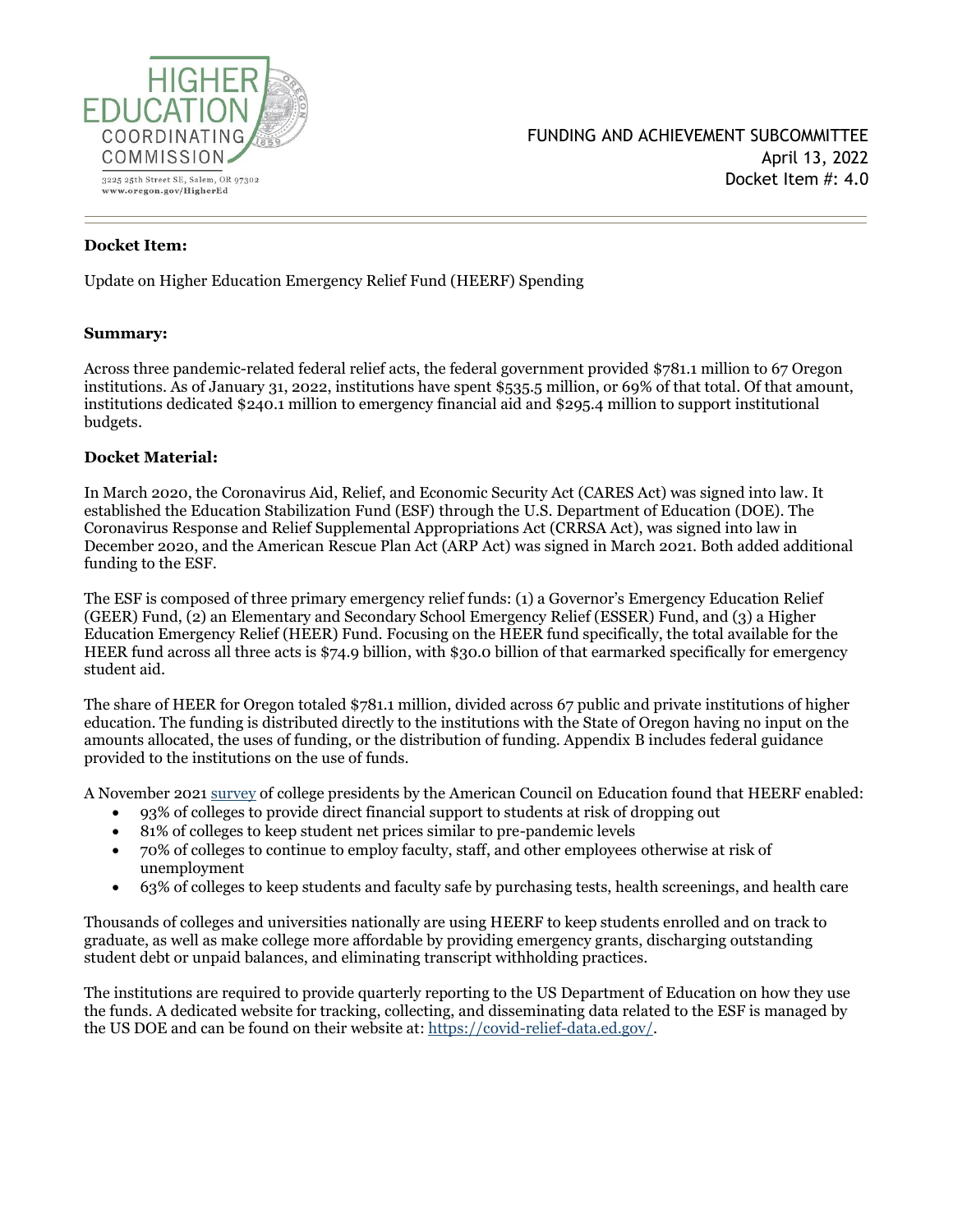Reported data from that website for Oregon institutions has been summarized and included in Appendix A. Of the \$781.1 million awarded, a total of \$535.5 million has been spent as of January 31, 2022. This includes \$240.1 million spent for the student portion and \$295.4 million for the institution portion.

Although institutions can use their portion of funding for expenses generally associated with the coronavirus response across sixteen categories of expense as noted below, they report using at least \$31.2 million on additional emergency aid to students and for tuition reimbursements and refunds. The institutions can report using their portion for the following categories:

- Additional emergency aid to students
- Tuition reimbursement
- Tuition discounts
- Technology reimbursement
- Technology hardware
- Campus safety
- Distance learning supplies
- High speed internet
- Housing
- Food
- Additional class sections
- Equipment and supplies
- Lost revenue due to reduced enrollment
- Lost revenue due to non-tuition sources
- Faculty and staff training
- Other uses

#### **Staff Recommendation:**

For discussion and informational purposes only.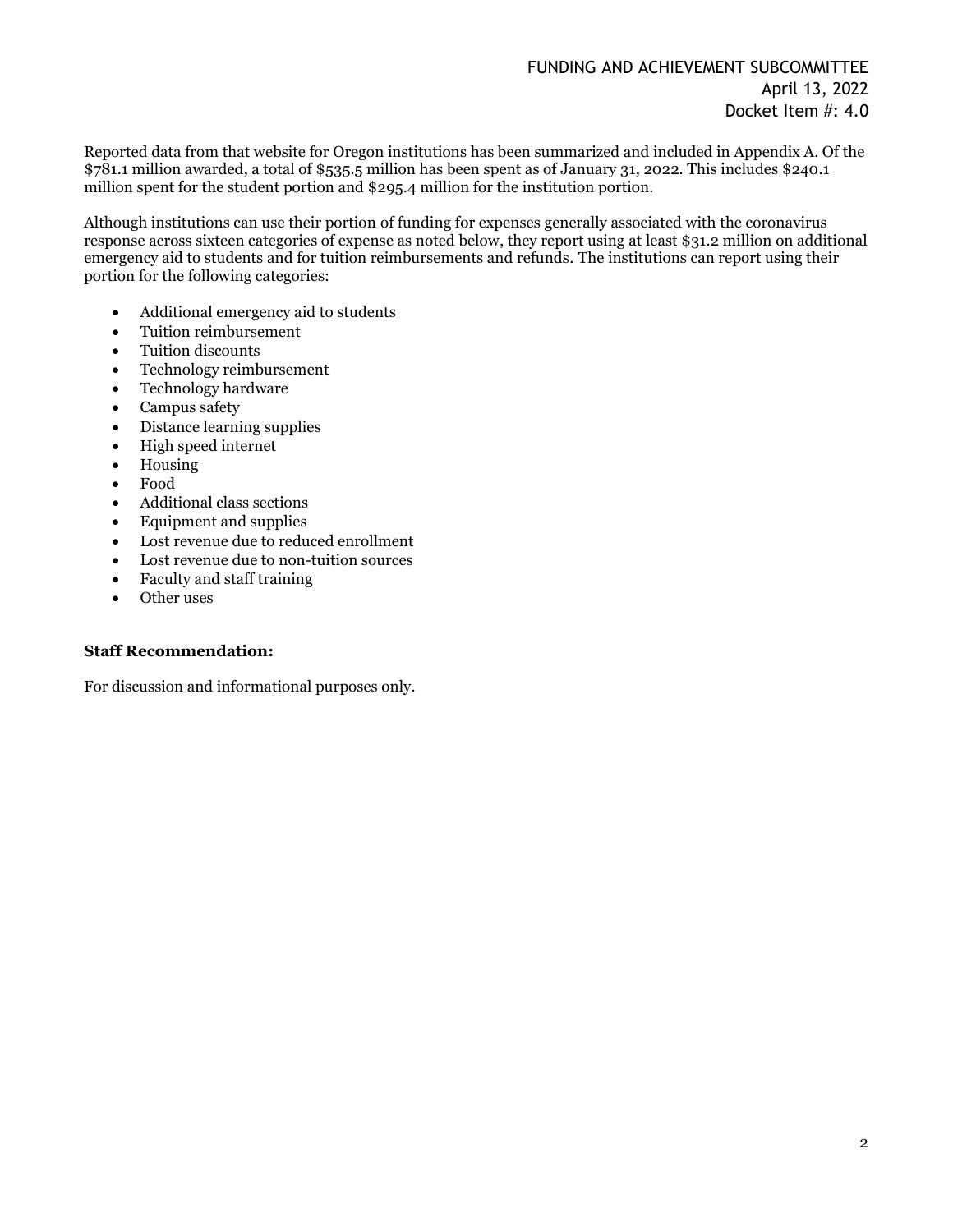# **Appendix A – HEERF Distributions**

| Grantee                               | <b>Funds</b><br>Awarded | <b>Funds Spent % Spent</b> |      | <b>Student</b><br>Portion | <b>Institution</b><br>Portion |
|---------------------------------------|-------------------------|----------------------------|------|---------------------------|-------------------------------|
| All Private Institutions              | 103,711,944             | 81,255,327                 | 78%  | 36,774,716                | 44,480,611                    |
| <b>Public Universities</b>            |                         |                            |      |                           |                               |
| <b>EASTERN OREGON UNIVERSITY</b>      | 8,626,139               | 4,974,389                  | 58%  | 3,115,073                 | 1,859,316                     |
| OREGON HEALTH & SCIENCE UNIVERSITY    | 5,508,944               | 4,907,183                  | 89%  | 2,482,959                 | 2,424,224                     |
| OREGON INSTITUTE OF TECHNOLOGY        | 13,287,011              | 4,085,838                  | 31%  | 3,577,004                 | 508,834                       |
| OREGON STATE UNIVERSITY               | 88,479,249              | 61,726,983                 | 70%  | 33,580,508                | 28,146,475                    |
| PORTLAND STATE UNIVERSITY             | 105,947,526             | 66,873,387                 | 63%  | 30,762,959                | 36,110,429                    |
| SOUTHERN OREGON UNIVERSITY            | 21,032,837              | 20,510,841                 | 98%  | 8,695,578                 | 11,815,263                    |
| UNIVERSITY OF OREGON                  | 83,062,534              | 51,092,541                 | 62%  | 26,821,557                | 24,270,984                    |
| <b>WESTERN OREGON UNIVERSITY</b>      | 23,652,638              | 21,331,669                 | 90%  | 8,147,285                 | 13,184,384                    |
| <b>Subtotal, Public Universities</b>  | 349,596,878             | 235,502,830                | 67%  |                           | 117,182,922 118,319,908       |
| <b>Community Colleges</b>             |                         |                            |      |                           |                               |
| BLUE MOUNTAIN COMMUNITY COLLEGE       | 6,837,768               | 3,593,450                  | 53%  | 1,497,659                 | 2,095,791                     |
| CENTRAL OREGON COMMUNITY COLLEGE      | 21,439,386              | 13,798,610                 | 64%  | 7,069,859                 | 6,728,751                     |
| CHEMEKETA COMMUNITY COLLEGE DISTRICT  | 42,827,728              | 24,828,700                 | 58%  | 10,618,079                | 14,210,621                    |
| <b>CLACKAMAS COMMUNITY COLLEGE</b>    | 17,947,429              | 14,248,784                 | 79%  | 6,657,628                 | 7,591,156                     |
| <b>CLATSOP COMMUNITY COLLEGE</b>      | 3,627,786               | 1,695,165                  | 47%  | 566,146                   | 1,129,019                     |
| COLUMBIA GORGE COMMUNITY COLLEGE      | 3,191,807               | 3,191,807                  | 100% | 1,208,120                 | 1,983,687                     |
| KLAMATH COMMUNITY COLLEGE             | 6,336,648               | 2,718,726                  | 43%  | 1,453,729                 | 1,264,997                     |
| LANE COMMUNITY COLLEGE                | 28,892,106              | 18,980,121                 | 66%  | 8,619,260                 | 10,360,861                    |
| LINN-BENTON COMMUNITY COLLEGE         | 20,237,061              | 11,806,317                 | 58%  | 4,593,630                 | 7,212,687                     |
| MT HOOD COMMUNITY COLLEGE             | 26,516,034              | 13,576,421                 | 51%  | 5,043,895                 | 8,532,527                     |
| OREGON COAST COMMUNITY COLLEGE        | 297,206                 |                            | 0%   | $\overline{a}$            |                               |
| PORTLAND COMMUNITY COLLEGE            | 100,855,065             | 76,863,080                 | 76%  | 26,144,332                | 50,718,748                    |
| ROGUE COMMUNITY COLLEGE DISTRICT      | 22,429,784              | 15,606,912                 | 70%  | 6,370,578                 | 9,236,334                     |
| SOUTHWESTERN OREGON COMMUNITY COLLEGE | 7,870,961               | 4,744,896                  | 60%  | 2,154,895                 | 2,590,001                     |
| TILLAMOOK BAY COMMUNITY COLLEGE       | 1,853,308               | 1,274,925                  | 69%  | 507,554                   | 767,371                       |
| TREASURE VALLEY COMMUNITY COLLEGE     | 8,122,224               | 5,631,131                  | 69%  | 1,714,415                 | 3,916,716                     |
| UMPQUA COMMUNITY COLLEGE              | 8,503,940               | 6,150,470                  | 72%  | 1,921,154                 | 4,229,316                     |
| <b>Subtotal, Community Colleges</b>   | 327,786,241             | 218,709,516                | 67%  |                           | 86,140,933 132,568,583        |
| <b>TOTAL</b>                          |                         | 781,095,063 535,467,673    | 69%  |                           | 240,098,571 295,369,102       |
| Data Source:                          |                         |                            |      |                           |                               |

https://covid-relief-data.ed.gov/profile/state/OR data as of 1/31/2022